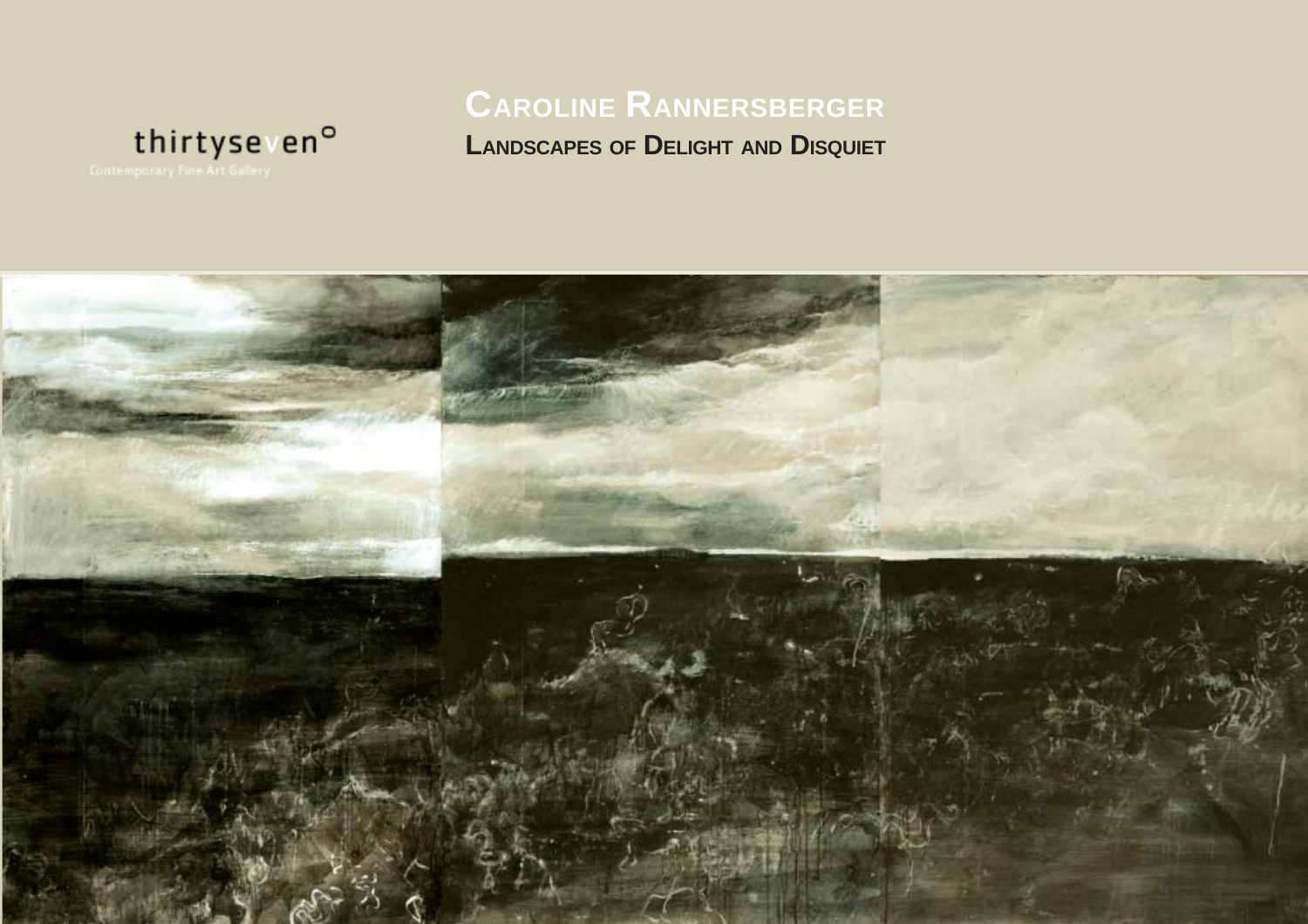### Landscapes of delight and disquiet



*Vistas as I entered Port Essington around 5 o'clock,* 2008 Screen and relief printing on Magnani pescia paper 6 panels, 112x76 cm

 In the most elaborate and finely realized of his woodcut prints and etchings, the German renaissance master Albrecht Dürer treats the landscape background as an emotional intensifier: ranges, rivers, rock formations – all are finely depicted, all contribute to the tone and feeling of the composition. Mountain peaks are topped by sombre pine forests or tall castle towers; reflections gleam on the still surfaces of pools, clouds frame and close off the teeming, trapped spectacle of the human realm.

 So it is with landscape in the work of the Dürer-admiring Caroline Rannersberger, a North Australian artist who needs some situating. German and Polish by heritage and descent, raised both in Australia and German-speaking Central Europe, resident today in Darwin, steeped in the dramatic escarpment country of Kakadu, she bridges with these experiences two very different forms of landscape sublime. This double exposure bred in Rannersberger a strong interest in that Germanic pioneer of North Australian exploration, Ludwig Leichhardt, a scientist and romantic exquisitely attuned to the phenomena of nature. It was Leichhardt who first described the West Arnhem Land stone country and the Alligator River flood plain, during his epic journey of 1844-5 from south-east Queensland to the British military outpost of Port Essington, on the Cobourg peninsula. Leichhardt's track passed through country Rannersberger had come to know well; Leichhardt's own sensibility, and his divided background spoke to something in her: she found it natural, almost second-nature, not only to sink herself in the words of his journal – itself a cross-cultural palimpsest, written in the author's third language – but to use those manuscript words in her own, painted investigations of landscape, to superimpose that neat, flowing cursive on the ranges she drenched in the colour-washes of her mind's eye.

 If Leichhardt seemed to her a precursor, practically a fellowtraveller, the brilliant, flamboyant Dürer, removed from Rannersberger's time by half a millenium, serves in her work as something different: an emblem of the Germanic sense of landscape as the brooding, meaning-laden backdrop to life: landscape as an almost pagan space, a realm of sombre threat, and bright, ineffable promise, a stage where some molten fusion with the high wonder of the universe lurks just beyond the horizon's line.

 Dürer's place in German culture is not so much central as all-defining: if Goethe is the writer and magus of words, and Bach the originator of all musical intensity, Dürer sets and calibrates the Germanic sense of profundity in landscape. But what is his effect when the Germanic sublime is transposed to other lands?

 Rannersberger was born to her migrant parents in South Australia, and began learning how to paint as a four-year old in Elizabeth – a suburban, quasi-rural setting at the far end of the continent from her present theatre of operations. She moved back to Europe as a young teenager and remained there for a decade: her formative years, when the ideas and art of Germany and Vienna gained their purchase on her imagination, and cultural forays into the renaissance towns of nearby north Italy became a routine element of life. On return to Australia, her formal art education resumed: eventually she came north - to Kakadu, a landscape that set many questions running in her mind.

 Landscape, she soon came to believe, fulfilled in Australia the part played in Europe by art, by the artistic tradition. It furnished the dominant imagery: it was the source and epitome of form. But what was the place of the western, artistic eye in such a lavish realm of landscape - landscape so rich in indigenous painted traditions, where the shelters and overhangs of the escarpment and its outliers serve as galleries for countless art-works, dating back millenia: an art that seems one with the country it is drawn upon, and interprets. How can the outsider work in such a space, and in the margins of such a tradition? What is the incoming eye doing when it looks, and sees, and seeks to frame? Rannersberger's responses to these problems have been anguished ones. For long she was unsure whether she had the right to sketch, to paint, to make her own interpretations of the land-forms and the mood and tone of her surrounds. At last, she came upon an intriguing image: a landscape of the Northern Territory's lush Adelaide River, done by the colonial artist George French Angas in 1864. It was a faithful evocation of the scenery: but Angas had never been there, and was relying on testimony from explorers, northward bound.

 "I was caught then by the idea of the European gaze constructing the landscape," says Rannersberger: "I became interested at the same time by the idea of the void, by the idea that you could lose yourself in the landscape." And find the sublime, that elusive, European thing? Rannersberger began to work with the Angas image: the result was her series, "Sublime Territory," components of which are included in this catalogue.

 "That image by Angas signified for me looking for something in the landscape – its beauty, its depth. Also trying to connect with something in the land, but not knowing how to."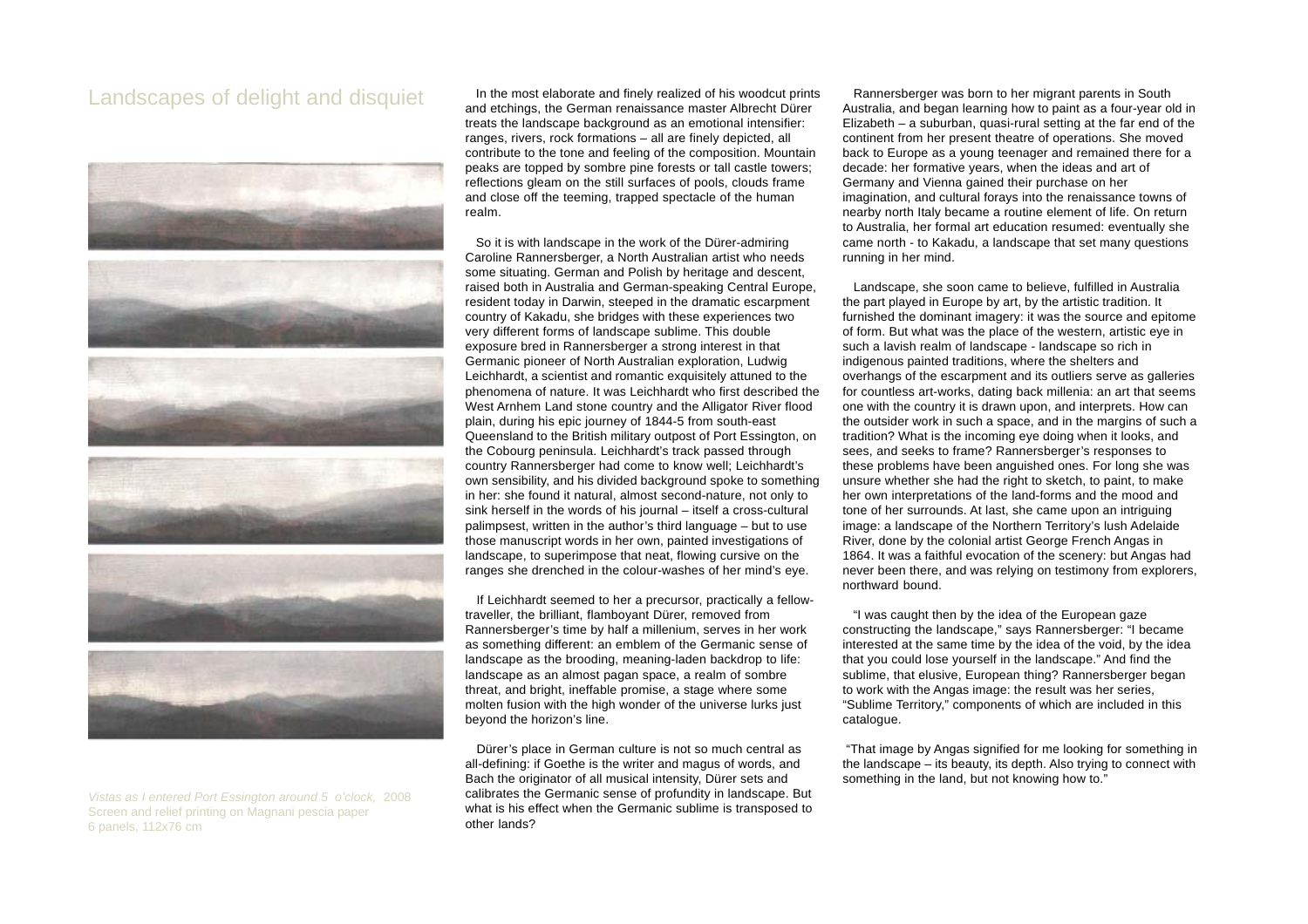

*Sublime Territory III,* 2007 Printing and painting on Magnani pescia paper 168cmx228cm, (6 panels each 56cmx76cm)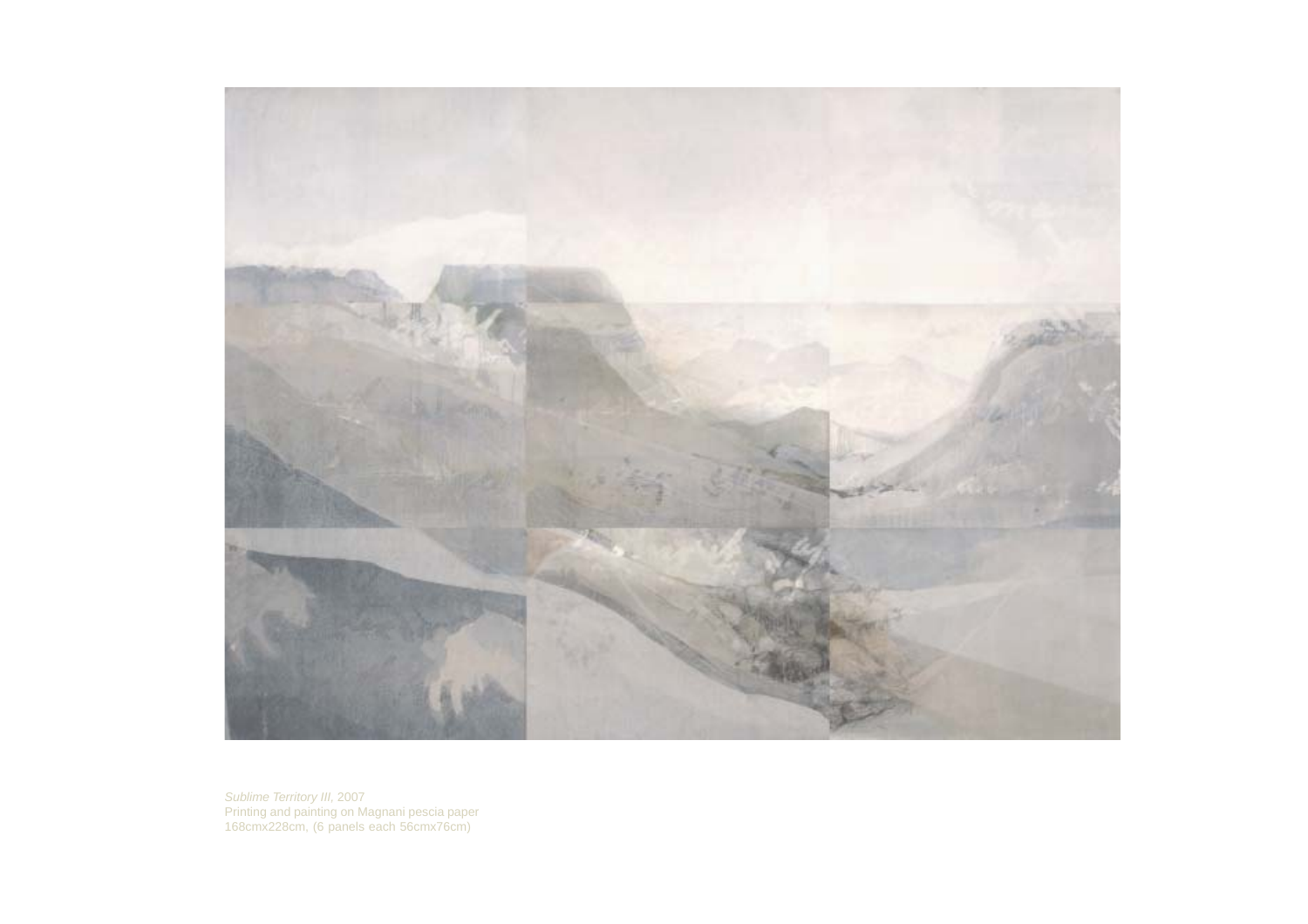When she was in the dramatic Kakadu country, full of red cliffs, paperbarks and lily pools, she was more sharply aware than ever of her own cultural background; her own coordinates, her tendency to interpret what she saw in terms of what she had learned and imbibed of the romantic approach to nature. She told herself there was something not quite valid about her connection to the landscape, and this sense was exacerbated by her friendships with local indigenous artists, and descendants of artists: until it came to her that those women with whom she worked so closely brought their cultural frame with them into all their acts of making.

 "I began to feel," says Rannersberger, "that I should explore my own culture and my connection to place, to where I find myself – and that's the essence of my work. In that sense, but that sense alone, it's autobiographical: I explore my background and my gaze."

 Doubt, and tentativeness, become the keys, then, to the creative act. Hence a certain multiplicity, a fragmentation of the visual field, a pursuit of different techniques of representation in the same image. A single work may be composed of watercolour, print traces and paint; it may have several panels, noncontinuous; it may include elements from Australian nature and from the distant European heritage: Dürer's "monstrous sow of Landser" cavorts discreetly in many instantiations through the largest tropical landscape multipanel here.

 It is not an easy creative procedure – either in a technical sense, or on the personal level. This is, at least in the making, an art of angst. Rannersberger speaks of finding her work excruciating to produce, of being compelled to make it, of not having choice, of not knowing why she has to follow the avenues she finds herself going down. The work is built up slowly: a single piece can take months: the scale of many of the images is such that they must be both conceived and completed in the studio in fragments, which reflect the landscape's shifting look. But this distinctive, plural technique was devised not just to reflect the different aspects of the scene Rannersberger shows – imaginary, projected, actual, ancestral – but from a certain reticence. For years after coming to the North, the artist felt unable to make direct paint transcriptions of what lay before her eyes.

 "The reason I went to print-making was because I felt the immediate mark was just too prescriptive and dogmatic – and problematic," she says: "Print-making, though, is a removed process. People who work with print-making are removed a step from the image: there's some interference in that art: it's not direct. What you produce is mediated by those processes

and the direct mark is avoided – it becomes less personal."

And more universal? More full of feeling, more right and true? Rannersberger, for all the theoretical apparatus that could be projected onto her work by academics or critics, is undertaking the same task as the first romantic landscapers, and her reference points are clear. When she was growing up, it was the most famous and best-loved German landscape of all that captivated her: Caspar David Friedrich's "The Wanderer above the Mists," a view of a man staring out across a clouded mountain scene. Caspar David Friedrich defined a sensibility: it is the same sensibility Rannersberger speaks of when she says: "Rather than representing what I see in nature, I represent what I feel – whether that be awe, love, or something deeper still."

 From this first intuition flows the elaboration of the art-work's surface; from this comes the 20 or more layers of glaze and mark and murk and swirling paint. Opposite, upon page 4 of this catalogue is a triptych scene, of dark, and clouds, and tumbling, wave-like forms. It is clearly an image of dramatic wet season Top End land and skies, embracing storm and the moment of an aircraft's piercing the cloudscape, reaching the blaze of blurry, diffused sunlight above the earth – and it is just as clearly an image that comes from the German tradition of the mountain, the alpine sublime. It is a work of pure romanticism – yet it is also modern, edged by an uncanny sense of technological fatality, and modern, almost to the point of chaos, in its choice of several different media and perspectives. On this precipice-edge of phantasmagoria, no wonder Rannersberger draws breath: no wonder her thoughts turn to the direct, simple art-work she may now feel she has earned the right to paint in the country of Kakadu and the Top End.

 "I sense myself becoming more comfortable with the landscape now," she says, "and so making a simple, unmediated mark is more feasible: painting the landscape, direct." She has never, in fact, been a convinced and dedicated print-maker, though the master print-makers she has worked with have given her great gifts: an atmospheric, an alembic, an expertise. Yet the print component of her art, and its tone of indirection, may have served their role for now.

 "There's a certain culture in print-making," Rannersberger argues, "that can be very controlling, and there's some urge in me today to be more obviously personal, emotional and poetic, with direct marks."

 One sees the beginnings of this personal art in the emergence of colour as a bearer of concerted mood and timbre. The palette was always a touch off-key, away from the realistic, in her work: now colour is becoming a formal vector: as in the renaissance, or the medieval world of northern Europe, colours are associated with states: umber both conveys a sense of melancholy and is melancholy. Pale, nearfluorescent pink, used with such startling, almost terrifying effect in Rannersberger's hills of Kakadu, exhibited in Darwin a year ago, is the colour of the sacred. That shade of paint was Rannersberger's response to the holy, spirit-infested quality of the escarpment cliffs and rock formations – but also to the strange, dissonant town of Jabiru, a modern mining town perched beside a uranium orebody in the core of a national park: pink – artificial, holy, radiative.

 As with most criticism of art that eludes the world of ideas, these thoughts about Caroline Rannersberger's works have an obviousness about them. Indeed it is hard not to write in an obvious way about art – which is why most art criticism devolves, in our day, into the wilderness of theory, and devolves so fast. I would like to be plain about my feelings: my reaction to these works, works which trace out a double path of cultural influences close to my own. None of the ideas and reflections I have sketched in connection with these paintings would be of the slightest interest were the paintings themselves not beautiful and filled with force. Of course they have, by virtue of their sheer scale, a quality of rhetoric about them, which inevitably raises the suspicions of the viewer, in the way the large works of Anselm Kiefer raise suspicions even as they sweep one away. They have a freedom, too, which, though hard-won, strays close to anarchy. And yet they also seem as potent as thunder, as precise and highly wrought as jewels. They repay prolonged attention.

 We cannot know what art will survive our time: we are in our time, and we bear its energies and its perspectives inside our words and thoughts. But we can consult that internal compass that listens when art speaks; we can tune our minds to what we see, and to the marriage of our imagination with what lies before us in the world. In these works there is little of the artist's will, or self: the maker is a channel – and we who see the art should endeavour to make ourselves into clear mirrors – still surfaces upon which the creations before us can spread, and etch themselves.

#### **Nicolas Rothwell**

*Darwin resident, award winning writer and journalist Nicolas Rothwell is the author of extensive literature on the subject of landscape and exploration in Northern Australia.*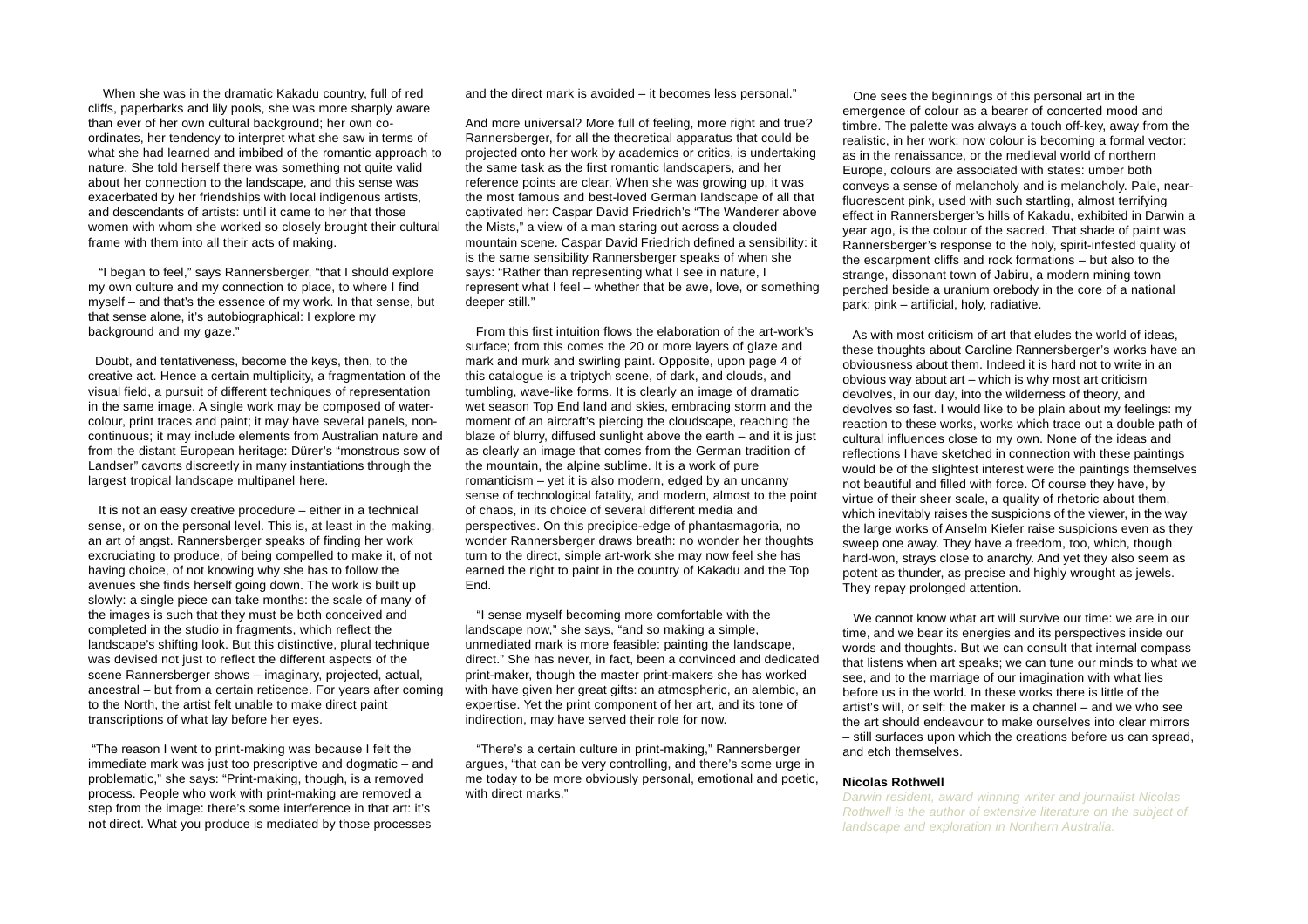

*Swamp Beast Triptych* 2008 Printing and painting on BFK Rives paper 100x150cm, each panel 100x50cm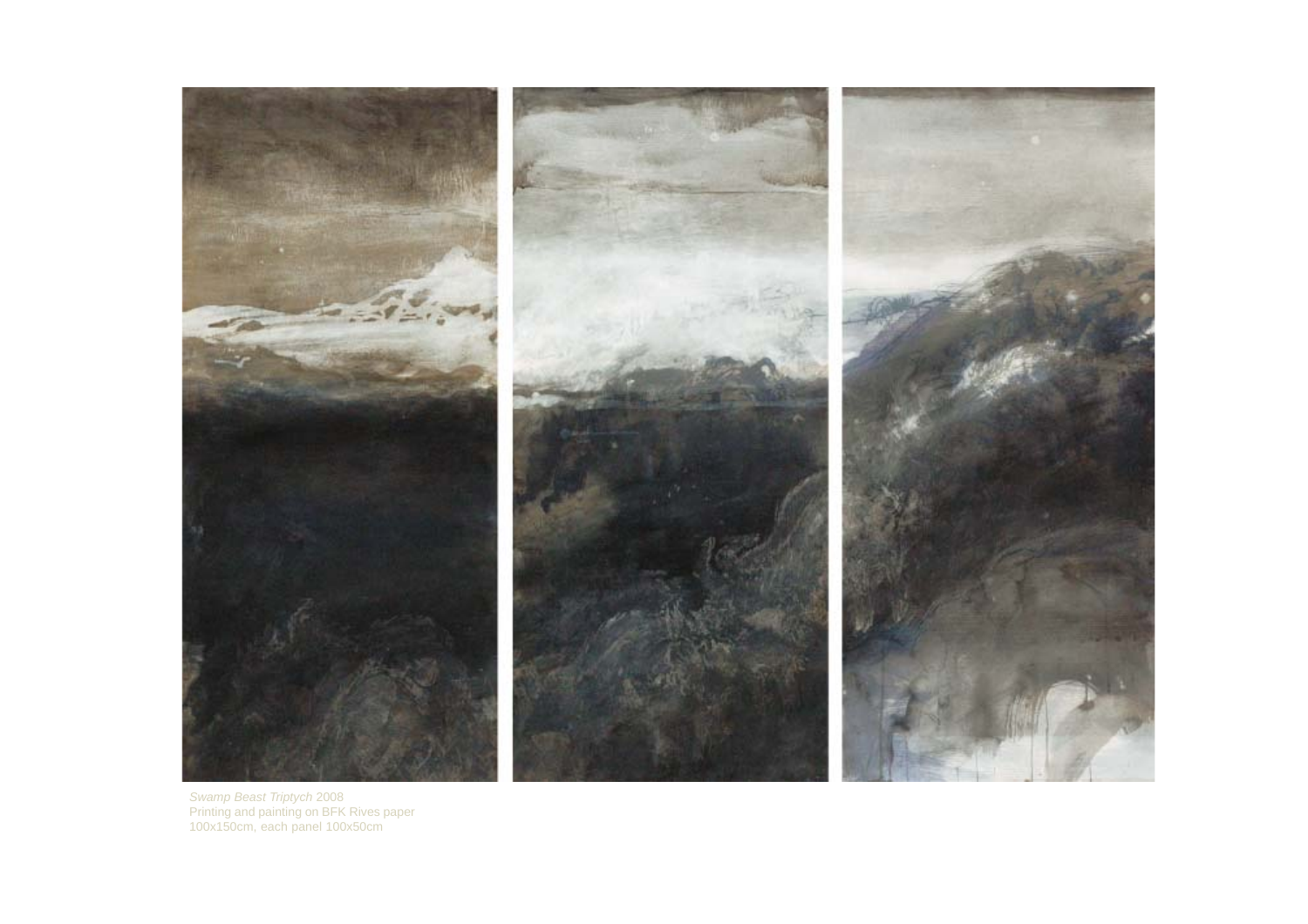

*Romantic Cannon Hill Triptych,* 2007 Relief printing and drawing on BFK Rives paper each panel 120x80cm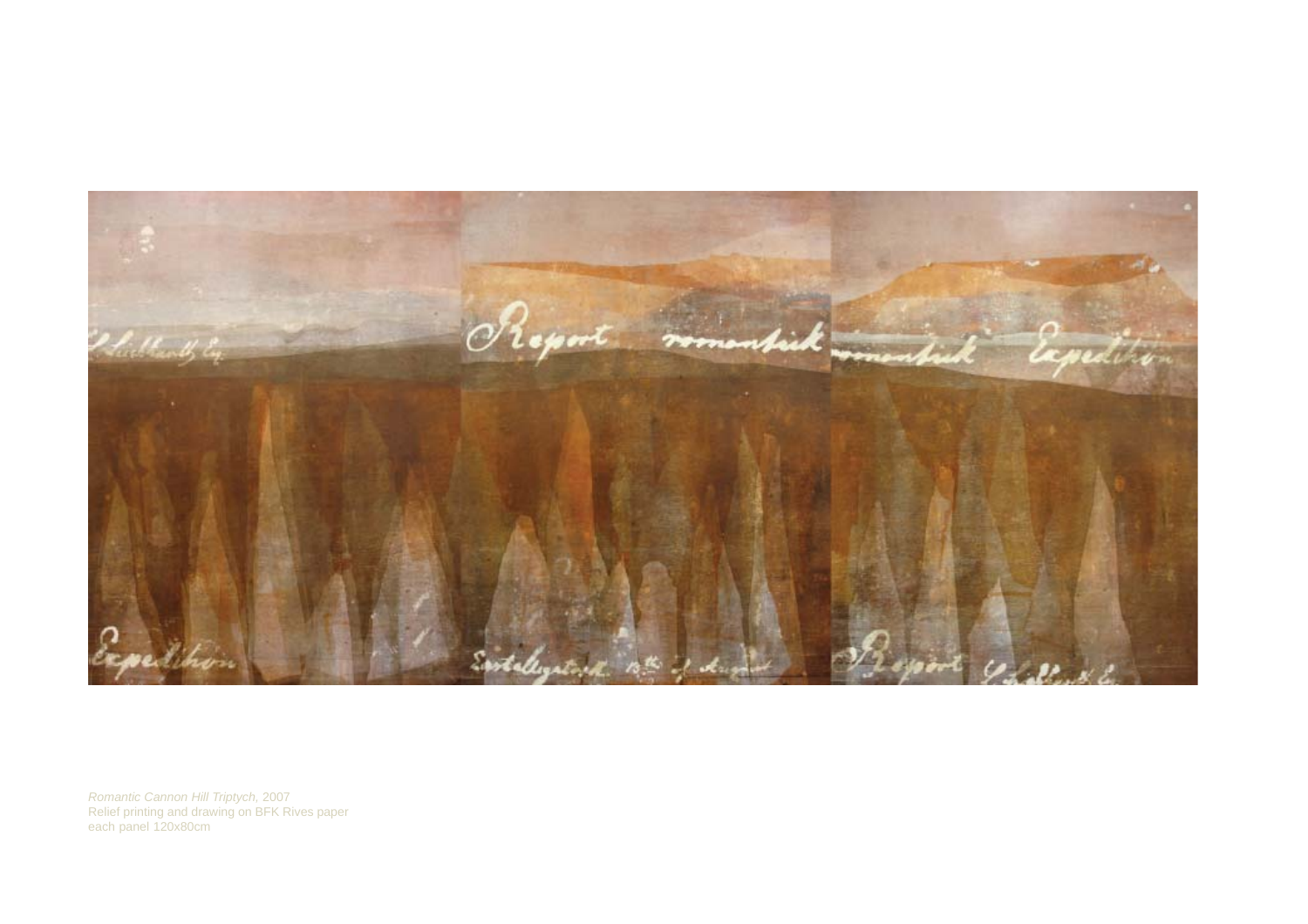

*Melancholy Territory III,* 2007 Screen and relief printing on Magnani pescia paper 15 panels, 168x 380 cm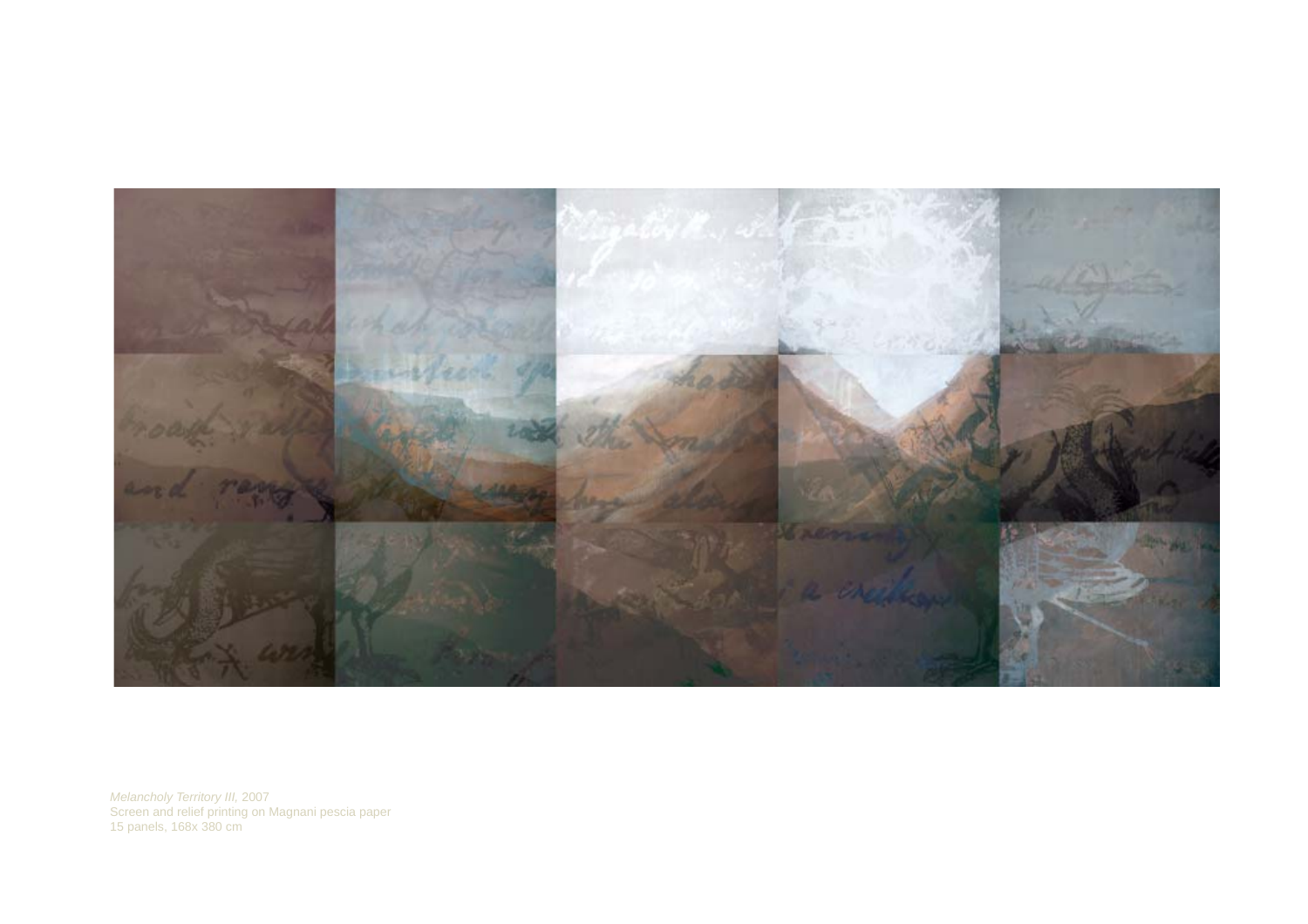

*Leichhardt Louvre Meissen Blue Triptych*, 2008 Etching, painting on Hahnemuehle paper mounted in a screen printed acrylic glass box 105x168cm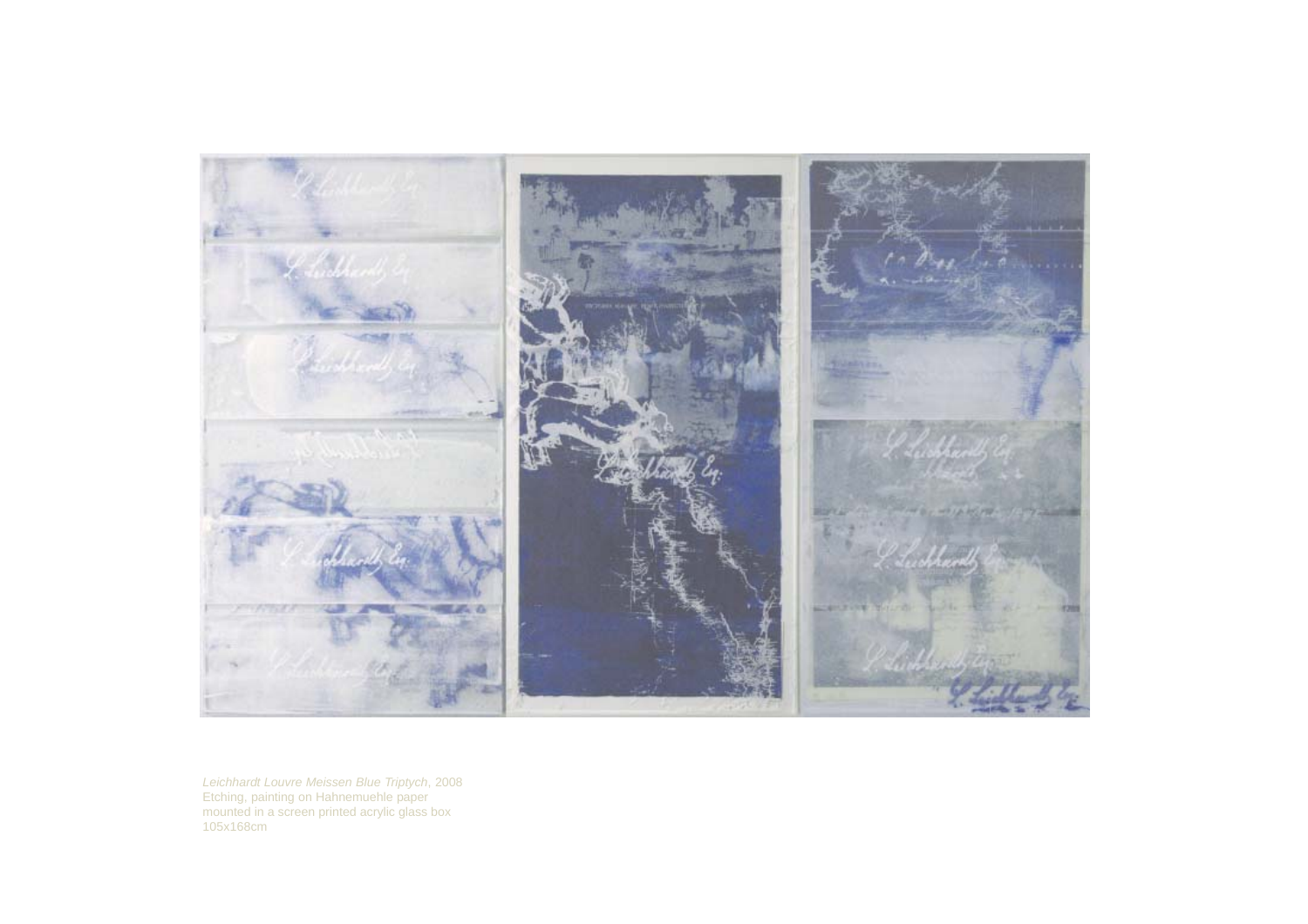

*Leichhardt's messengers,Triptych I*, 2008 Etching, screen printing, drawing, lithography on BFK Rives paper & acrylic glass Paper panel each 120x80cm ; acrylic glass box each 121x81x4cm Total dimensions 121x243cm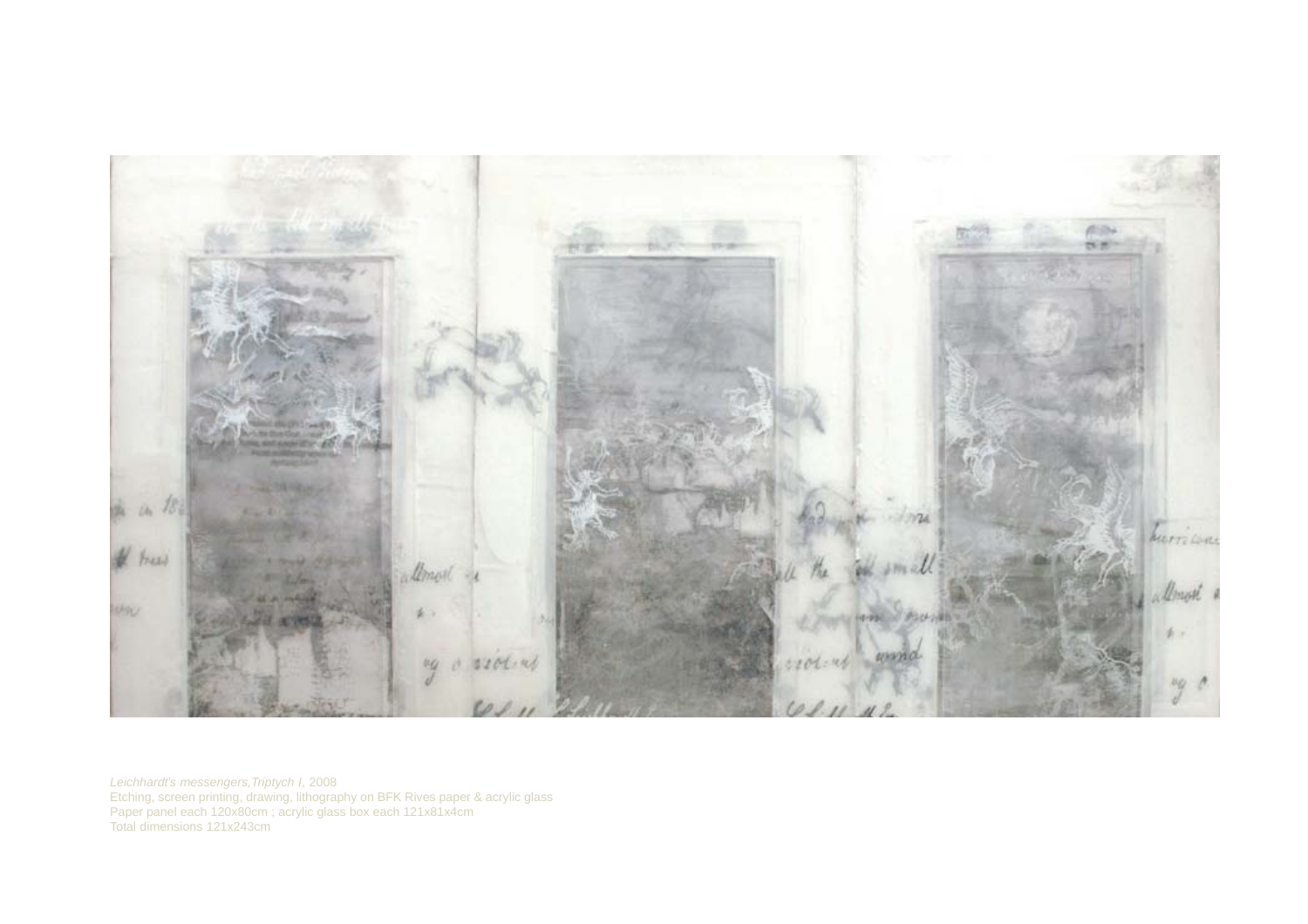

*Swamp Beast Stampede 21 panel*, 2008 Printing and painting on BFK rives paper 150x770cm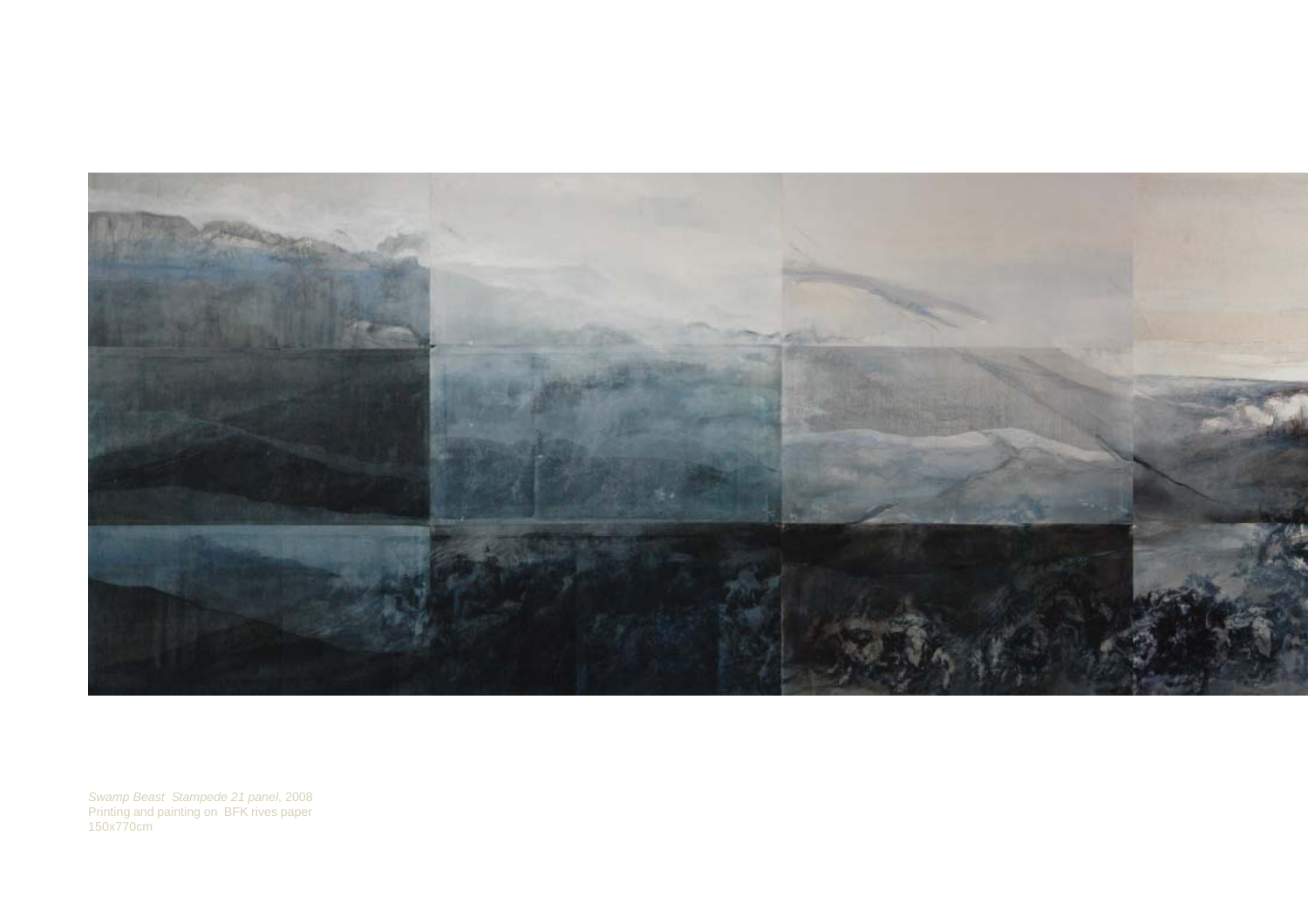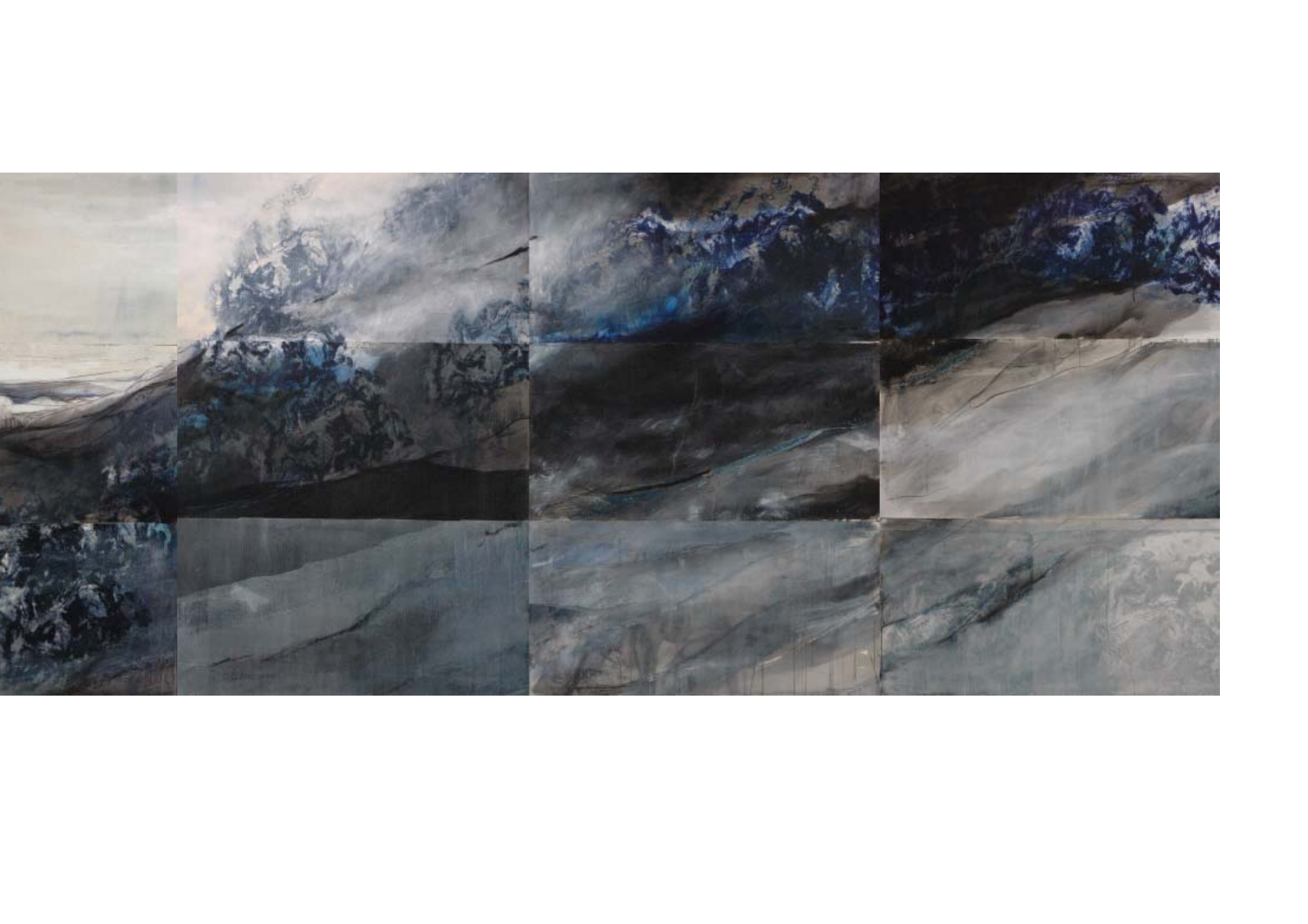### Research Notes

Albrecht Dürer, *The Monstrous Sow of Landser*, 1496 **Engraving** 121.0 x 127.0 cm **Courtesy** http://www.artrenewal.org







#### **Philosophy**

The alluring country of the Northern Territory, with its rich history of indigenous culture and seemingly infinite breathtaking space forms the basis of Rannersberger's landscapes. Questions motivating her research include, how does landscape change when perceived from a different position, either physically or ideologically, and how does this affect meaning of landscape? Particular concerns include perceived incoherence in the landscape between different conceptions of reality, which the artist suggests, arise from subject object shifts in perspective. Such abstract qualities of incoherence the artist believes, stem from interplay between polarised ideas in what contemporary philosopher, Slavoj •i•ek refers to as the 'parallax gap'; incoherence is created through changes in perception of landscape seen from somewhere between any number of polarised positions between the object and the subject, 'where no synthesis or mediation is possible, linked by an impossible short circuit' of levels that can never meet'1.

For Rannersberger representation of the parallax view begins with an adaptation of 19<sup>th</sup> century German scientist and explorer Ludwig Leichhardt's texts, his original manuscripts, and an interpretation of his scientific and poetic responses to landscape. In such a way she explores parallels between Leichhardt's perception of landscape and her own visual arts practice as a landscape painter/printmaker in the Northern Territory. This includes the development of experimental prints on louvre window panes which simultaneously reveal and conceal permutations of landscape lying on yet another plane of vision. Her 2008 work, *Leichhardt's louvre Meissen blue triptych*, consists of 'windows' through which the viewer is compelled to engage with the landscape. Leichhardt's handwriting floats like ghostly reminders of his eventual demise in the sublime country of colonial Australia following his expedition through the Northern Territory in 1845. Alluringly grotesque 'monstrous sows', originally from an engraving by German renaissance artist, Albrecht Dürer, are reawakened and stampede across 19th century maps and images of the former Victoria Settlement, scattering portents of doom in the wake of their dust.

Right and opposite page Ludwig Leichhardt, *Excerpt from Journal of an Overland Expedition in Australia*, 1845 Courtesy State Library NSW; http://image.sl.nsw.gov.au

#### **Albrecht Dürer & Grimmelshausen**

Literature and images sourced for Rannersberger's work include sixteenth century German engraver Albrecht Dürer's *Monstrous Sow of Landser , his Melancholia I, 1514,* and seventeenth century German author Hans Jakob Christoffel Grimmelshausen's *Simplicissimus2.* Rannersberger, although born of both German and Polish parents, spent considerable time amongst German speaking cultures, and accordingly investigates her German heritage, attempting to reconcile aspects of identity with the cultural landscape of the Northern Territory. In one sense Rannersberger seeks her antipodean other, embodied in Grimmelshausen's fictitious character, *Simplicissimus*, the main protagonist of *The Adventurous Simplicissimus*. Grimmelshausen's novel explores the impact of war and social conditioning on the lives of *Simplicissimus* and his contemporaries. This Faustian chimera creature travels the world in search of redemption, and finding no joy, in the end turns to God. In the artist's case, we see ongoing investigations into culture and identity, set against an alluring yet melancholy beauty of the landscape.

Albrecht Dürer's *Monstrous Sow of Landser and Melancholia I* are used in Rannersberger's work to represent aspects of the sublime, the unknown, and the exotic/grotesque. The image of the sow suggests a morbid interest in the unusual manifestation of nature. Phenomena such as this in the sixteenth century were usually associated with obscure premonitions, unleashing fear and superstition. In Rannersberger's work the sow becomes a metaphor for the unknown forces of colonisation and globalisation, creating instability through the constant influx of new phenomena, and unleashing a sense of the unknown and apprehension. The image of the bat in Dürer's *Melancholia I* is an allegorical winged figure which symbolizes the first state of melancholy3*.* In a colonial context, Dürer and the subject of melancholy is also discussed by Australian art theorist, Ian McLean, who tells us that Dürer's melancholia is not Satan's sign [as we see in the Faustian image of *Simplicissimus*], but is

the visitary of the region contributions which is visitar thought call given<br>the visitary of the region contributions of the internal parties and the change<br>time (for conclusion are attenual in many given and the changelin

Albrecht Dürer, *Melancholia I*, 1514 Engraving, 24.0 x 18.5 cm **Courtesy** http://www.glyphs.com/art

Artist unknown*, Simplicissimus,* ca 1668

*Simplicissimus*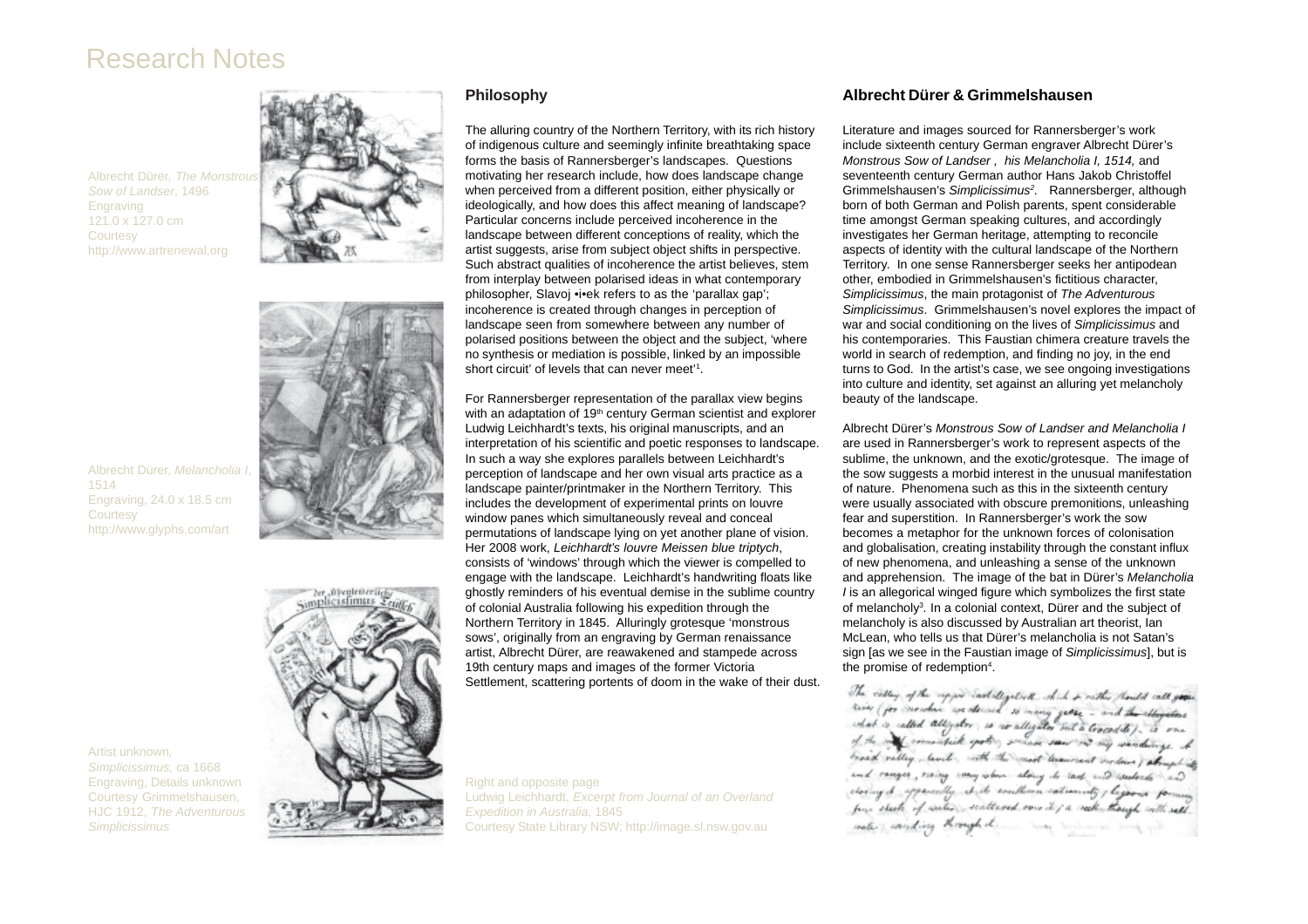### Research Notes

#### **Colonial Landscape**

For Rannersberger, the colonial landscape represents both disquiet and delight. It Is the lure of indeterminate beauty, the futility of invasion and the transience of settlement. Rannersberger's landscapes become shifting, timeless, indeterminate places, mirrors of society and identity. Whilst many of her landscapes are loosely based on George French Angas' 1864 sketch, *Valley of the Adelaide River,* like this work, they are only a fantasy; phantasmagoric images of melancholy beauty. Indeed the artist himself was reportedly never there. Nevertheless, it locates Rannersberger's work close to the Kakadu region, where she lived for some years. She uses this colonial landscape as a backdrop for a philosophical enquiry into the Kantian sublime experience, on one level, and on the other, to show that from a contemporary romantic perspective, the landscape presents the unpresentable as something unknowable, within which we perhaps seek to reunite with some sense of lost self. It is important that Rannersberger's landscapes be read as a subversion of the colonial invasion. The perspectival space and the void are key elements. The void represents the unpresentable, the gap which contains the unknowable missing link. The sublime void is located in the vanishing point in the valley of the escarpment.

#### Footnotes

1 •i•ek, S. 2006, The Parallax View. Cambridge, MA, Massachusetts Institute of **Technology** 

<sup>2</sup> Grimmelshausen, HJC 1912, The Adventurous Simplicissimus, translated by Goodrick, A.

3 Peccatori, S & Zuffi, S (eds) 1999, *Art Book Dürer*, DK Publishing Inc., New York.,p.19

4 McLean, I 1998b, *White Aborigines: Identity Politics in Australian Art*, Cambridge University Press, Cambridge.,p.20



#### **Ludwig Leichhardt**

Rannersberger often draws on the manuscripts of 19<sup>th</sup> century German scientist and explorer, Ludwig Leichhardt. In Rannersberger's work, Leichhardt represents the global traveller, similar in some ways to *Simplicissimus* and also to her own experiences as a first generation Australian living alongside indigenous culture. The original manuscript operates as a ghostly portrait of the explorer, and is particularly sombre in alluding to the inevitable demise of Leichhardt through her work entitled *Almost Despair*.

From our of these Ranges & lad a view-vinithe inentity before ou all.<br>Estimate despaired of earyetting thought through it.

Over the landscape and interwoven between the layers are fragments of journal entries from Leichhardt, screen printed in the original handwriting. The text is fleeting and disappears in the landscape, as did the explorer himself.

*"The valley of the upper East Alligator R. which I rather should call goose River (for nowhere we observed so many geese and the alligators what is called Alligator, is no alligator but a Crocodile) - is one of the most romantick spots, I have seen in my wanderings. A broad valley, level, with the most luxuriant verdure; abrupt hills and ranges, rising everywhere along its East and Westside and closing it apparently at its southern extremity; lagoons forming fine sheets of water, scattered over it; a creek, though with saltwater winding through it."*

Leichhardt's journals provide a direct reference to the landscape in the Northern Territory, written during the romantic period in the nineteenth century. Leichhardt's identity in the Northern Territory shifts from hero status to the romantic traveller to a scientist who set out to learn, understand and respect the country and its indigenous inhabitants. Reflecting the influences of the time, Leichhardt's journals romanticised the landscape, but they also provided factual evidence of Indigenous culture and country. December 8th, 1845 in the East Alligator River region in what is now the border to Kakadu National Park and West Arnhem Land, Leichhardt writes of the local Indigenous inhabitants as "the most confiding, intelligent, inquisitive natives I had ever met before"2.

George French Angas, *Valley of the Adelaide River*, 1864 drawing : pencil and wash 10.0 x 15.9 cm Courtesy National Library of Australia; http://nla.gov.au

#### **Colour**

Colour plays a key role in Rannersberger's work, particularly in a metaphorical sense. Her palette expresses states of melancholy, the sublime, the sacred and aspects of memory, both from an historical and a personal perspective. The interpretation of the sublime differs according to the colour of the landscape, as the titles suggest: Sublime Territory, Sacred Territory and Melancholy Territory. These colours, respectively gold, magenta and umber represent aspects of society: our conscience, our fears, our weaknesses, our deception and our aspirations.

Sepia/Gold is the utopian seduction of the landscape, the feminine, the beautiful, our aspirations, our hope but also temptation.

Magenta is the spiritual but also deception. Magenta, the colour of the cardinals, has a dark underside. Magenta is the secret, negative pleasure we gain from our purportedly moral judgements. Magenta shifts into pulses of red, blood red, but still innocent pink, the tender flush of a child's cheeks. Magenta is passion, crime, blood, spilt memories, anguish.

Umber/black is the trope of guilt, but also the pleasure of claiming virgin territory. Melancholy is the dark depths of our conscience. Melancholy is also the fear we harbour about ourselves. Melancholy is the overwhelming force of nature, dark, brooding, depthless, engulfing, suffocating, terrifying in its power to seduce us into the abyss.

Meissen blue and white, the colour of German 18th century Meissen porcelain, is memory. In these works, the colour stems from broken fragments of porcelain washed up on the shores of the Northern Territory, still to be found today, some 150 years on after early attempts at settlement. These cobalt and bone white hues swathe Rannersberger's landscapes in shades of memory; of exploration, of settlement, but also of shattered dreams, destruction and the transience of settlement.

Footnotes

1 Leichhardt, L 2004a, *Journal of an Overland Expedition in Australia*, Project Gutenberg EBook, viewed 12th September 2006, <http://www.gutenberg.org/files/ 5005/5005.txt>.

2 Leichhardt, L 2004b, *Report of the Expedition of L. Leichhardt Esq. from Moreton Bay to Port Essington*, State Library of New South Wales, viewed 14th September 2006, <http://image.sl.nsw.gov.au/Ebind/c157/a313/a313036.html>.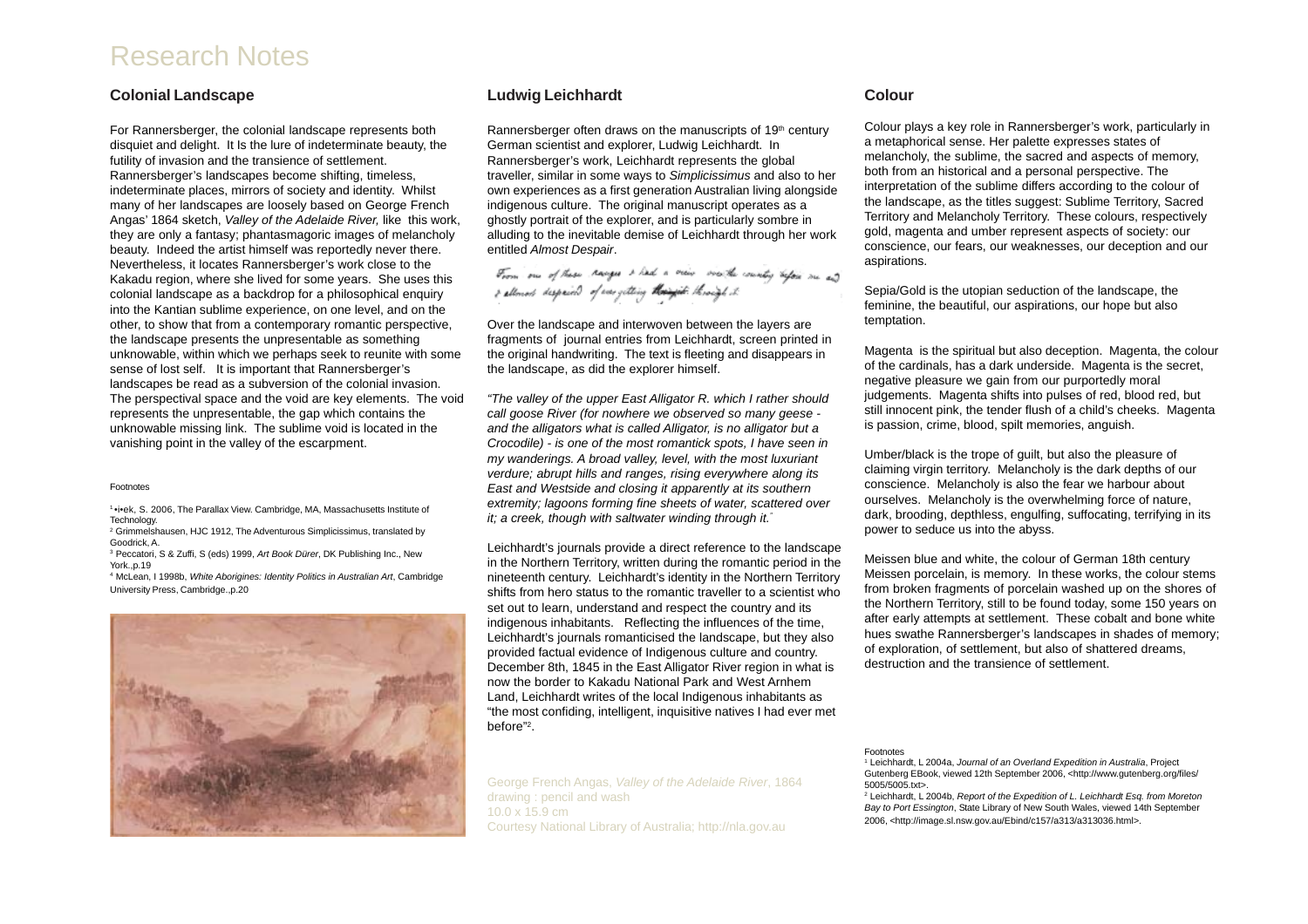

*Leichhardt Port Essington Arrival,* 2007 Etching, relief printing, painting 3 overlay screen printed perspex panels each 105x56cm 6 Hahnemuehle paper panels each 100x50cm Total dimensions 100x300 cm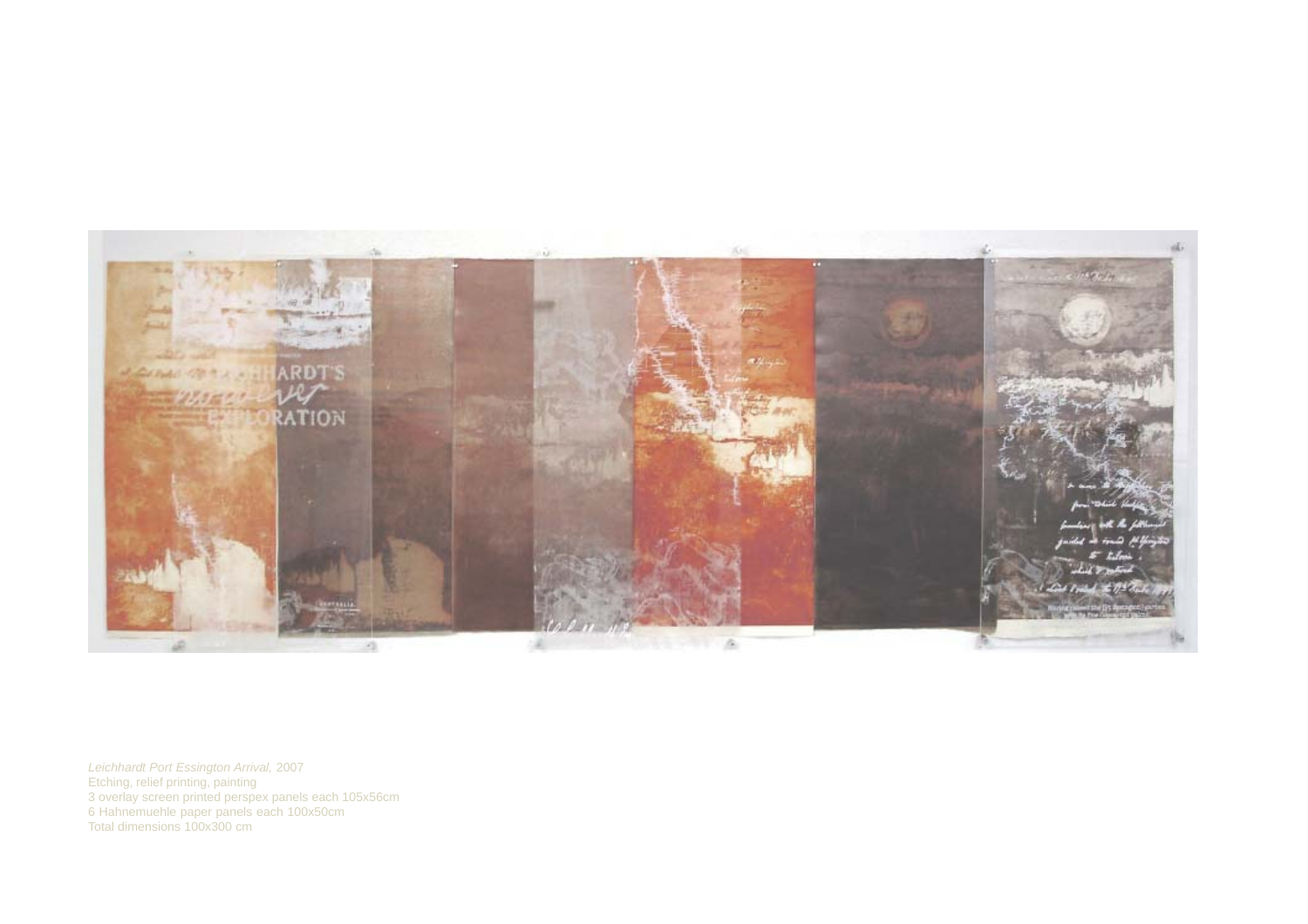

*Sublime Simplicissima*, 2006 Relief and screen printing, painting on Magnani pescia paper 168x152cm (6 panels, each 56x76cm)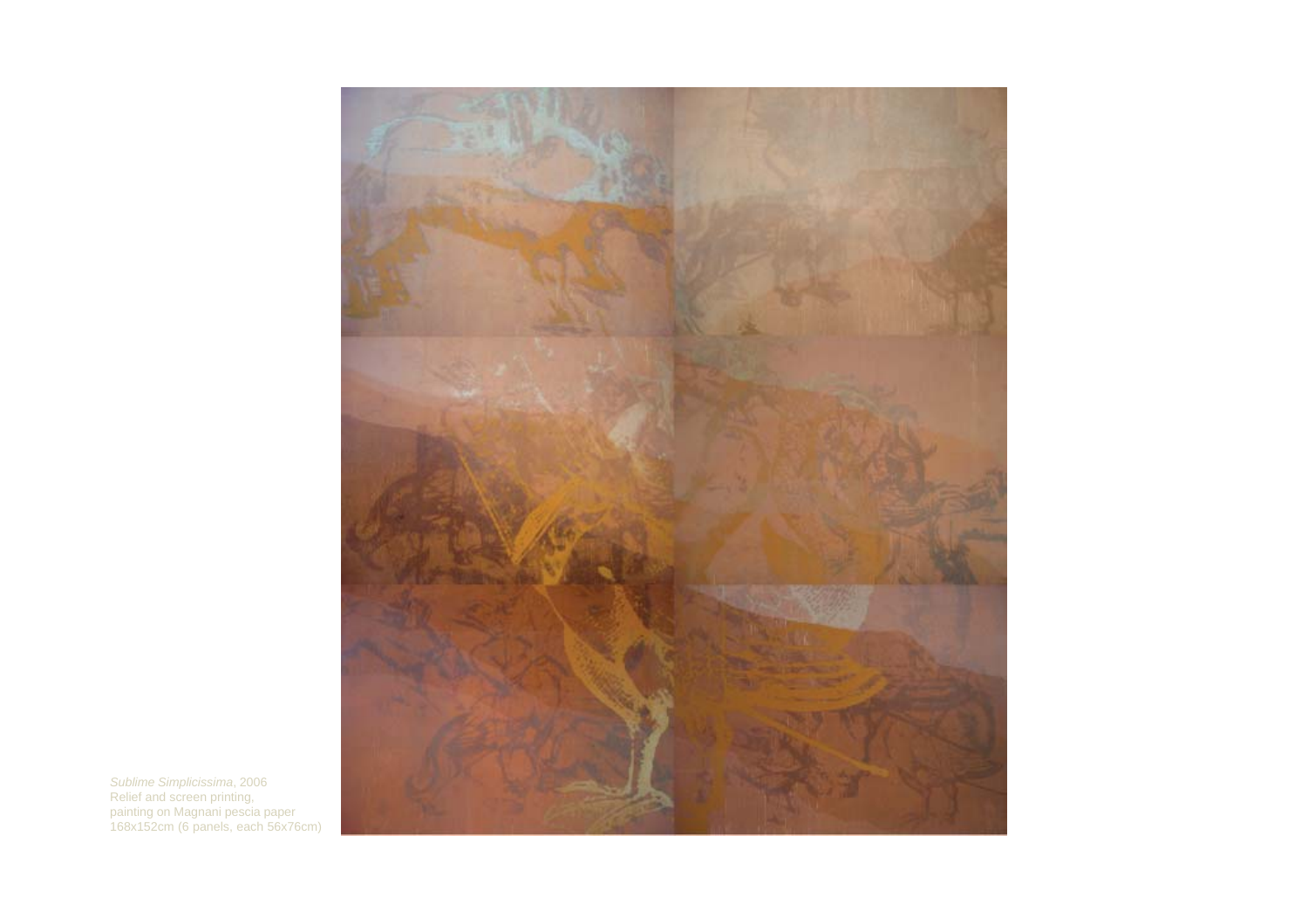

*Almost despair 5 panel,* 2008 Oil painting and printing on Magnani pescia paper 168 x 152 cm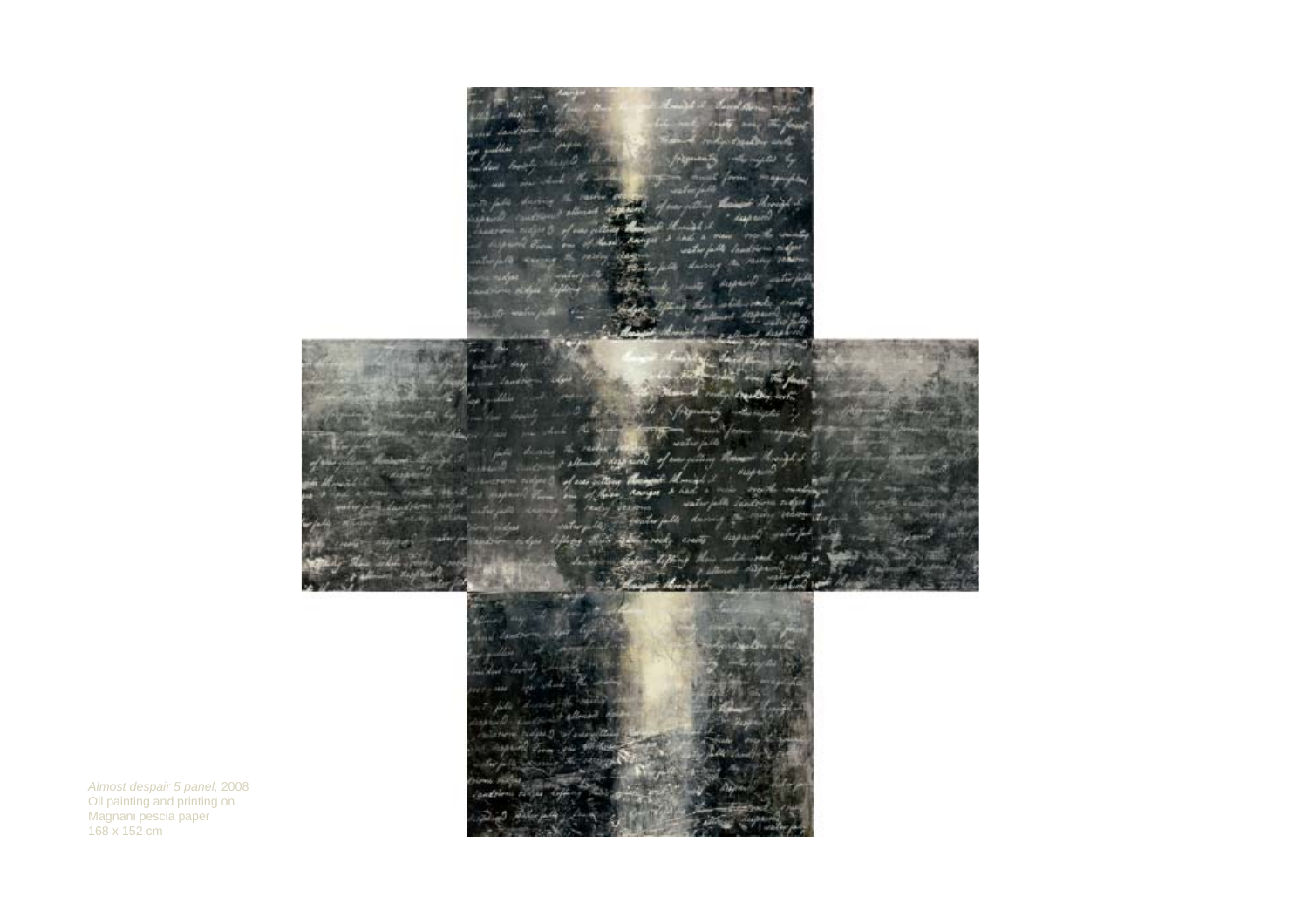

*Remarkable swamp 9 panel,* 2008 Painting and printing on Magnani pescia paper 168x152cm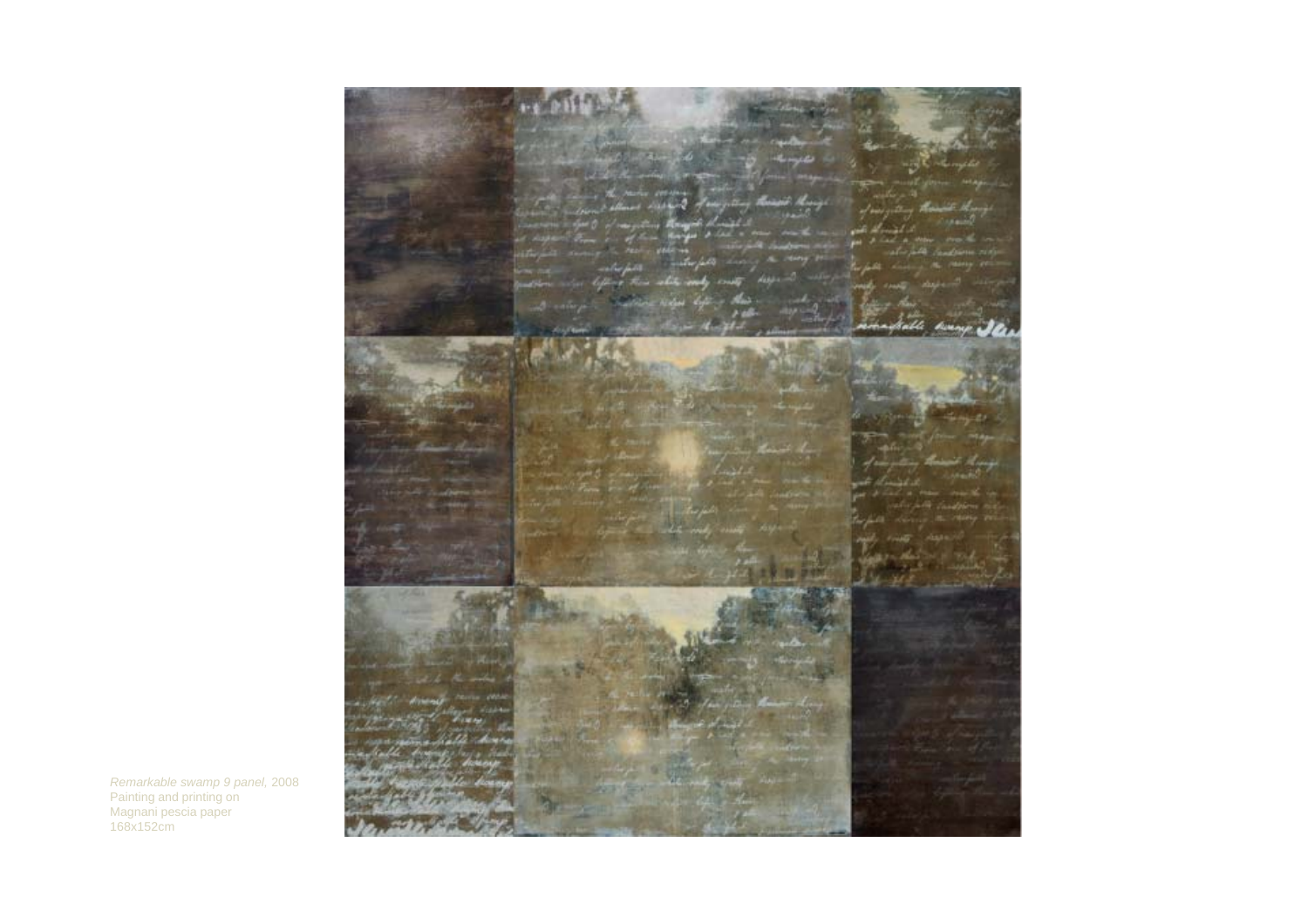*Despair delight triptych study I,* 2008 Oil printing and painting on Magnani pescia paper 56x152cm

*Despair delight triptych study II,* 2008 Oil printing and painting on Magnani pescia paper 56x152cm

*Despair delight triptych study III,* 2008 Oil printing and painting on Magnani pescia paper 56x152cm

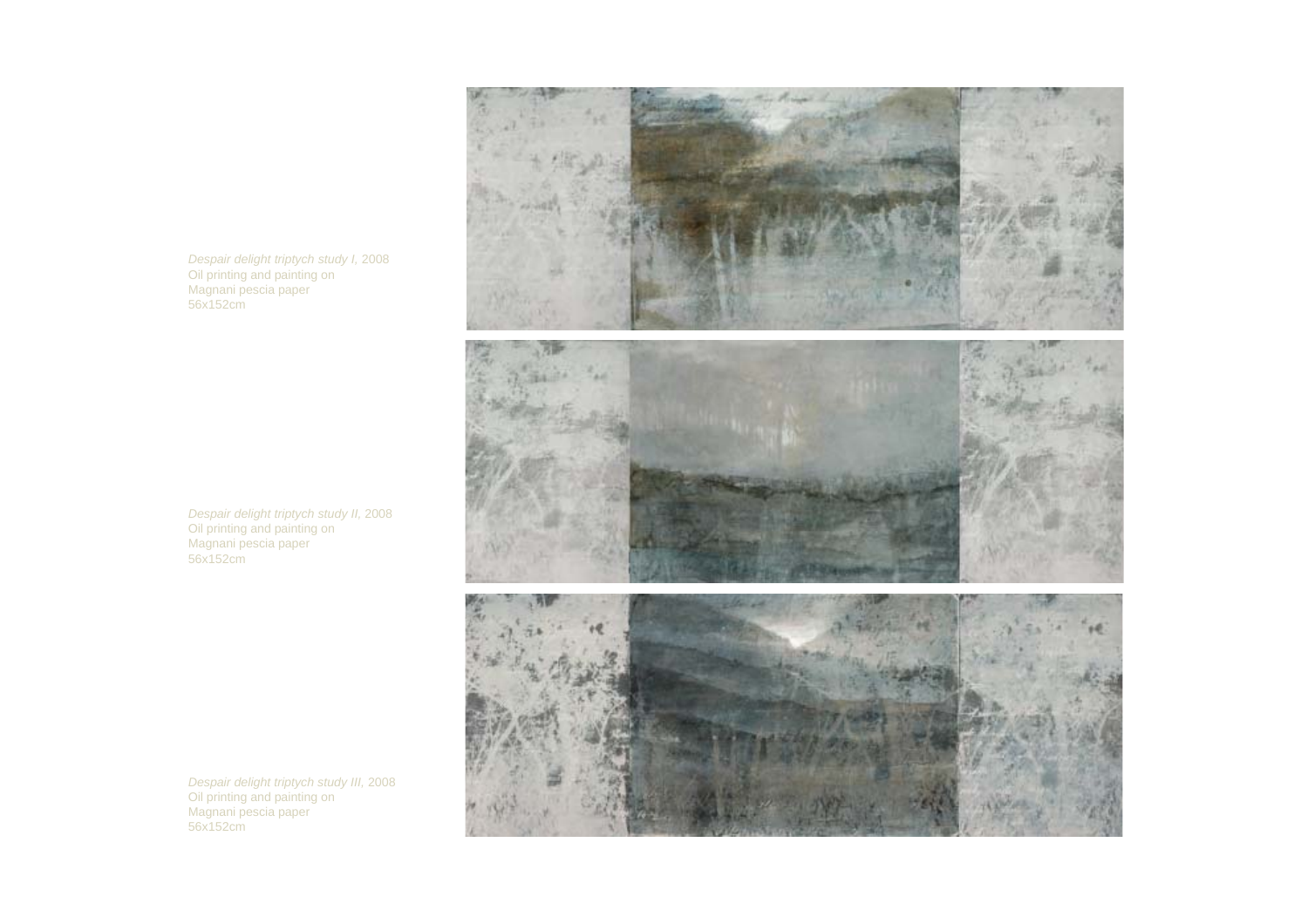### Biography

Born 1961 Adelaide, Australia Resides Darwin, Australia

#### **QUALIFICATIONS**

Candidate for PhD Visual Arts Charles Darwin University, Northern Territory, 2007 - MA Visual Arts Charles Darwin University, Northern Territory, 2006 BA Visual Arts University of South Australia (studies) BA Interpreting & Translating; Edith Cowan University, WA / University of Vienna, Austria

#### **SELECTED SOLO EXHIBITIONS**

- 2008 Charles Darwin University Gallery, NT
- 2008 Thirtyseven Degrees Contemporary Fine Art Gallery, Sydney<br>2007 Thirtyseven Degrees Contemporary Fine Art Gallery, Sydney
- 2007 Thirtyseven Degrees, Contemporary Fine Art Gallery, Sydney<br>2007 Darwin Visual Arts Association NT
- Darwin Visual Arts Association, NT
- 2007 **Northern Editions, Charles Darwin University, NT**<br>2006 **Araluen Galleries Alice Springs Cultural Precinct.**
- 2006 Araluen Galleries Alice Springs Cultural Precinct, NT
- Charles Darwin University (Post Graduate Symposium)
- 2005 Charles Darwin University Gallery, NT

#### **SELECTED GROUP EXHIBITIONS**

- 2008 Melbourne Art Fair, courtesy Thirtyseven Degrees Contemporary Fine Art Gallery
- 2008 Silvershot Gallery, Melbourne, courtesy Thirtyseven Degrees Contemporary Fine Art Gallery
- 2008 Charles Darwin University Post Grad in Progress, NT
- 2007 ABN Amro Emerging Artist Award Finalist, Sydney
- 2007 TogArt Contemporary Art Award (NT)
- 2006 Members' Show**,** 24hr Art, The Northern Territory Centre for Contemporary Art
- Fremantle Print Award, WA
- 2006 Alice Prize, NT
- 2006 Darwin Visual Arts Association "Terra", NT

#### **COLLECTIONS**

Cancer and Bowel Research Trust Association, Inc, Adelaide Charles Darwin University Art Collection, Charles Darwin University, Darwin Private Collections, Munich, Sydney, Adelaide Queen Elizabeth Hospital Research Foundation, Adelaide Suncorp Collection, Brisbane

#### **PUBLICATIONS**

Stainer, L, 2008, 'Printmaking in SCAH, Charles Darwin University', *Imprint*, Winter 2008, Vol 43, No. 2, p.9 ABC, 2007, Landscape Painting Documentary 'Painting Australia, Kakadu' Hampson, J 2007, 'NT Caroline Rannersberger', Review, *Art & Australia*, Vol 44, Autumn, No. 3 Spencer, R 2006, 'Prints find earthy element', *West Australian*, 30th September Green, F (Ed) 2007, TogArt Contemporary Art Award (NT), PR Print, Queensland Unwin, S 2007, 'Caroline Rannersberger', *Resident Magazine,* Issue 6, Wet Season, p. 172 Australia Business Arts Foundation, 2007, 'Top Ten Tips for Exhibiting Artists' http://www.abaf.org.au/documents/ TopTenTipsforExhibitingArtworks\_000.pdf 2007 ABN Amro Emerging Artist Award Catalogue